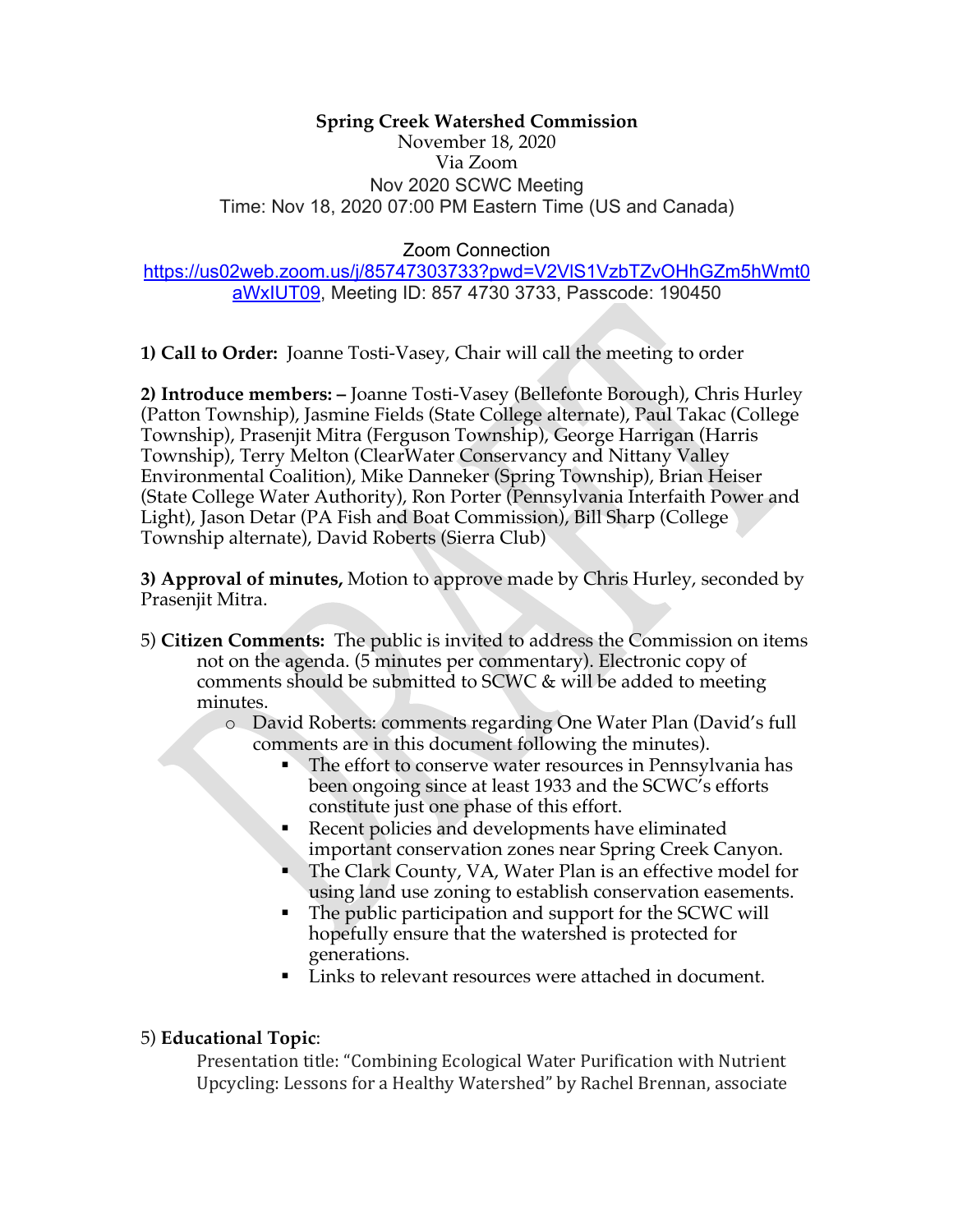professor of civil and environmental engineering; agricultural and biological engineering at Penn State

- Unhealthy water systems:
	- $\circ$  Nitrogen from agriculture creates algal blooms in coastal areas that can starve the aquatic environment of necessary nutrients.
	- $\circ$  Examining these systems provides insight for potential future savings of financial or environmental resources.
	- $\circ$  Her lab's goal is to investigate upcycling of wastewater so as to prevent nutrient runoffs and save money on treatment.
- Ecological wastewater treatment:
	- o Biodiverse habitats can filter water very well.
	- $\circ$  Eco-machines rely on organisms at vastly different scales to treat wastewater.
	- $\circ$  Ecological wastewater treatment was implemented in Fuzhou, China, where open canals received untreated wastewater. Biological system reduced contamination to levels surpassing United States wastewater standards.
	- $\circ$  Penn State has an ecomachine that uses less energy than conventional methods and meets advanced water quality standards.
- Duckweed:
	- $\circ$  Can live in ecomachines, doubles its mass rapidly, and is high in protein
	- $\circ$  Can bridge gap between waste nutrients and sustainable protein production, as it can serve as sa sustainable alternative to fertilizer
	- $\circ$  Maintains crop yields and reduces runoff
	- $\circ$  Grows quickly and yields enough protein to serve as a viable source of protein for animals
- Questions:
	- $\circ$  Prasenjit asked if transfer of oxygen from ammonia to nitrate has a negligible effect on atmosphere
		- Rachel yes
	- Bill there is another living machine in Centre County in Julian
		- Rachel there is one in Gettysburg as well. The Penn State machine is one of three research living machines in the United States.
	- $\circ$  David Roberts what are the costs involved, and what are some realistic scales for this setup?
		- Rachel originally conceived to be in every home. Can be scaled up largely and compared to conventional treatment plants. They are cheaper to run up to 600,000 gal/day in climates with cold winters, more cheap in warmer climates.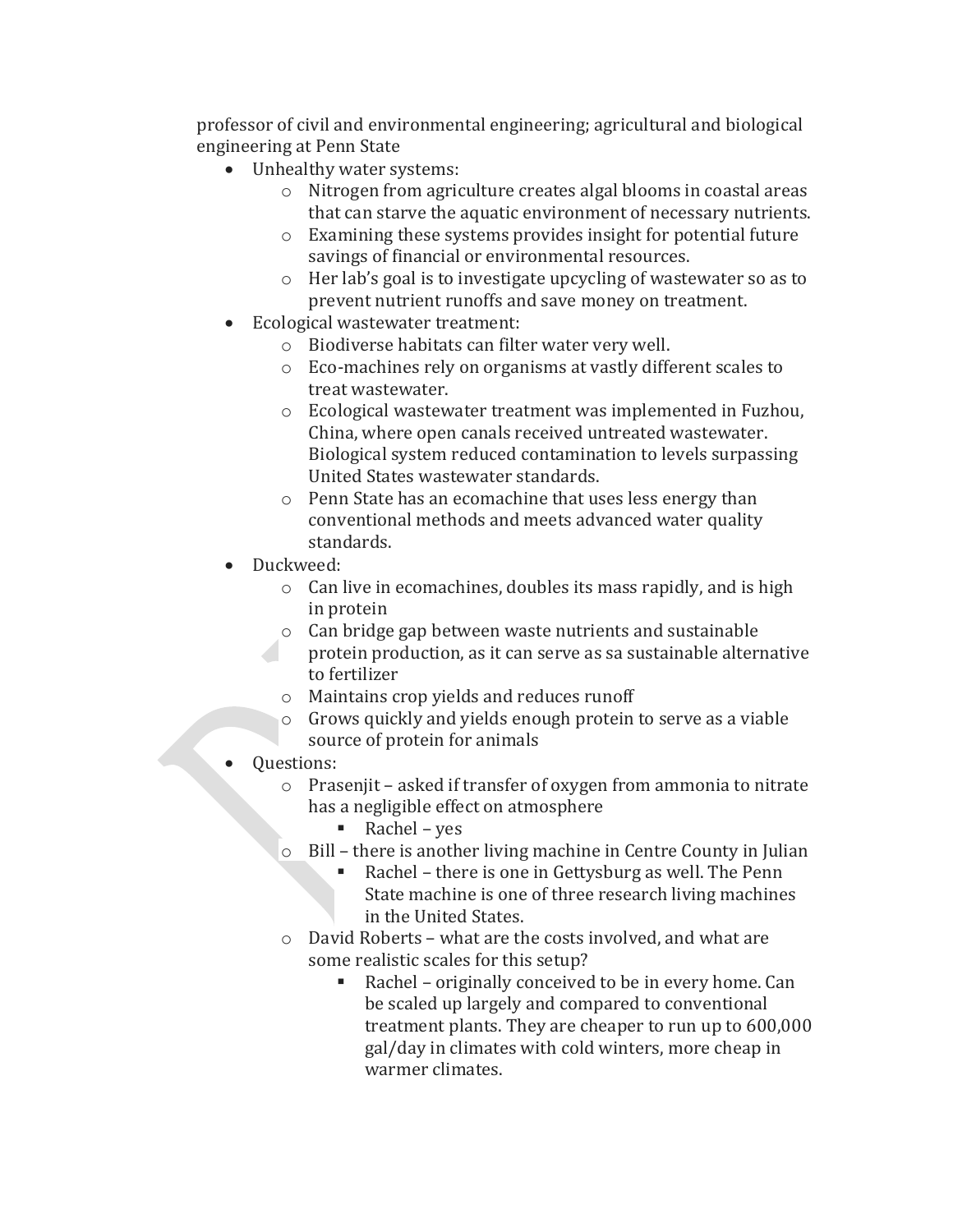- Rachel ecomachines can be retrofitted into existing buildings and made with reclaimed materials to save costs.
- o Terry has Rachel eaten duckweed? What's it like?
	- Rachel no; her system is wastewater-based. People she's spoken to say it is more palatable the smaller it gets.
		- $\bullet$  Bill can this be combined with aquaculture?  $\circ$  Rachel – yes; projects are in the works.
- $\circ$  David can the duckweed absorb toxins in the water?
	- Rachel duckweed harvested from these systems contains metals in levels far below the maximum safe limit for animal food. For domestic wastewater, shouldn't be an issue.
- o Michael Danneker has anyone reached out to Harpster Farms on 45 to experiment with this?
	- Rachel farm was consulted and is planned to be worked with during trial farms.
- $\circ$  Joanne how would ecomachines interact with biosolids?
	- Rachel hardly any biosolids are produced within machines. Biosolids are being eaten because in a healthy ecosystem they will be consumed.
- $\circ$  Bill how would an ecomachine compare to a septic tank?
	- Rachel septic tank can serve as first step for an ecomachine and would work by being connected to it.
		- George are there any efforts to commercially develop that?
		- $\circ$  Rachel not that she's aware.
- $\circ$  Bill could an ecomachine replace a septic tank?
	- Rachel yes

# **6) Old Business:**

**a. One Water Report:** See notes from the October 21 Working Group Meeting

- Main concerns are financial resources. Joanne asks if a committee should be set up to identify alternative sources.
	- o Current committee: Joanne, Bill, Paul, Jasmine, David. Paul will set up a meeting.
- Another work session meeting will be held in February.
- Bill how do we move forward with preparing presentations?
	- $\circ$  Paul will follow up.
	- Terry advised with using Corey's report to guide script.
		- o Bill the original report was pre-COVID and is now too expensive to be practical.

# **b. Related Plans**

1. Centre County Watershed Planning – Joanne Tosti-Vasey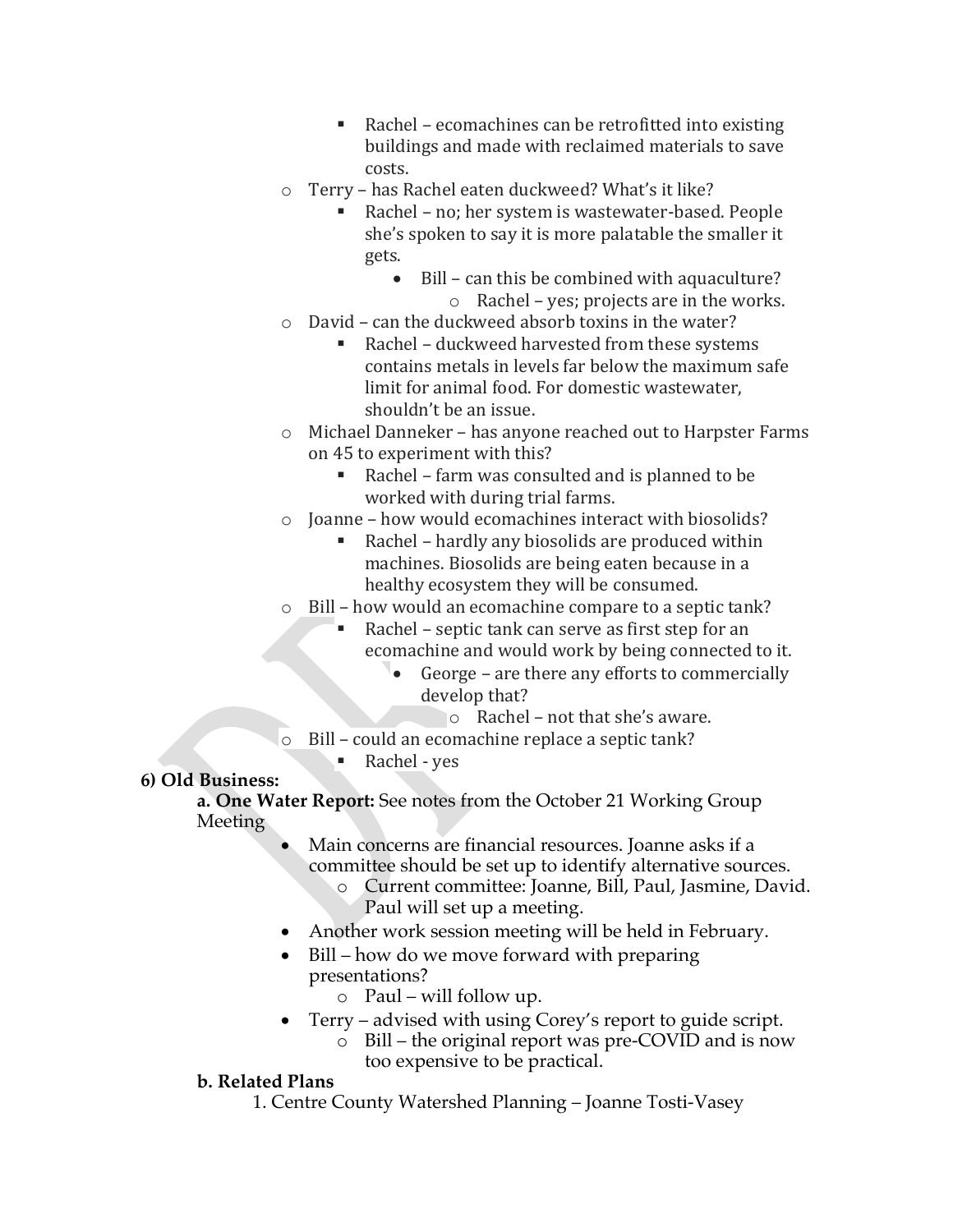- SCWC plans to work with the Centre County watershed planners (they focus on Slab Cabin).
- **2**. Susquehanna River Basin Plan Prasenjit Mitra
	- Topics: stormwater management (especially flood management), climate change, past projects to highlight
	- Group is avoiding politically charged language

**c. Caitlin Teti Master's Project Plan –** May not be proceeding due to personal issues on Caitlin's end.

**d. Atlas Project –** no recently published articles, but some are upcoming. December 18 is the next Atlas meeting.

**e. Education Committee** – Educational Topics for 2021 – Chris Hurley

- Same themes will be used for 2021. Potential topics:
	- o Centered Outdoors activities in the watershed
	- o Buffer restorations and restored properties along watershed waterways
	- o Living Filter project
	- o Environmental approach, considerations, and practices in the watershed
	- o Hydrology and green infrastructure
	- o Water resource monitoring
	- o MS4 Partner stormwater management restoration and update on the MS4 permitting program
	- o Understanding and stewarding water quality: legal perspective
- Committee will be able to contact speakers after dates for future meetings are identified.
	- o Joanne would like to see all 6 meetings with educational topics.
- Bill the committee did a great job with finding speakers this year.

## **7) New Business:**

**a.** Pending Resignation of Gabrielle Stewart as our Coordinator/Website Manager. Her final day is December 21.

- Joanne asked that anyone knowing a potential candidate for replacement should reach out to her, Bill, Paul, or Prasenjit with the candidate's information.
- Bill asked if job posting could be put on that website. Paul can do this if needed.

## **8) Financials**

**a. Report:** June-August – Prasenjit Mitra, Jon Eaton, Bill Sharp

# (LAST REPORT)

**August 2020**

| Project Fund: Debit: | \$00.00 Credit:                                             | \$00.00 Balance: | \$2,150.63  |
|----------------------|-------------------------------------------------------------|------------------|-------------|
|                      | General Fund: Debit: \$4,816.49 Credit:\$ 2,044.71 Balance: |                  | \$15,877.17 |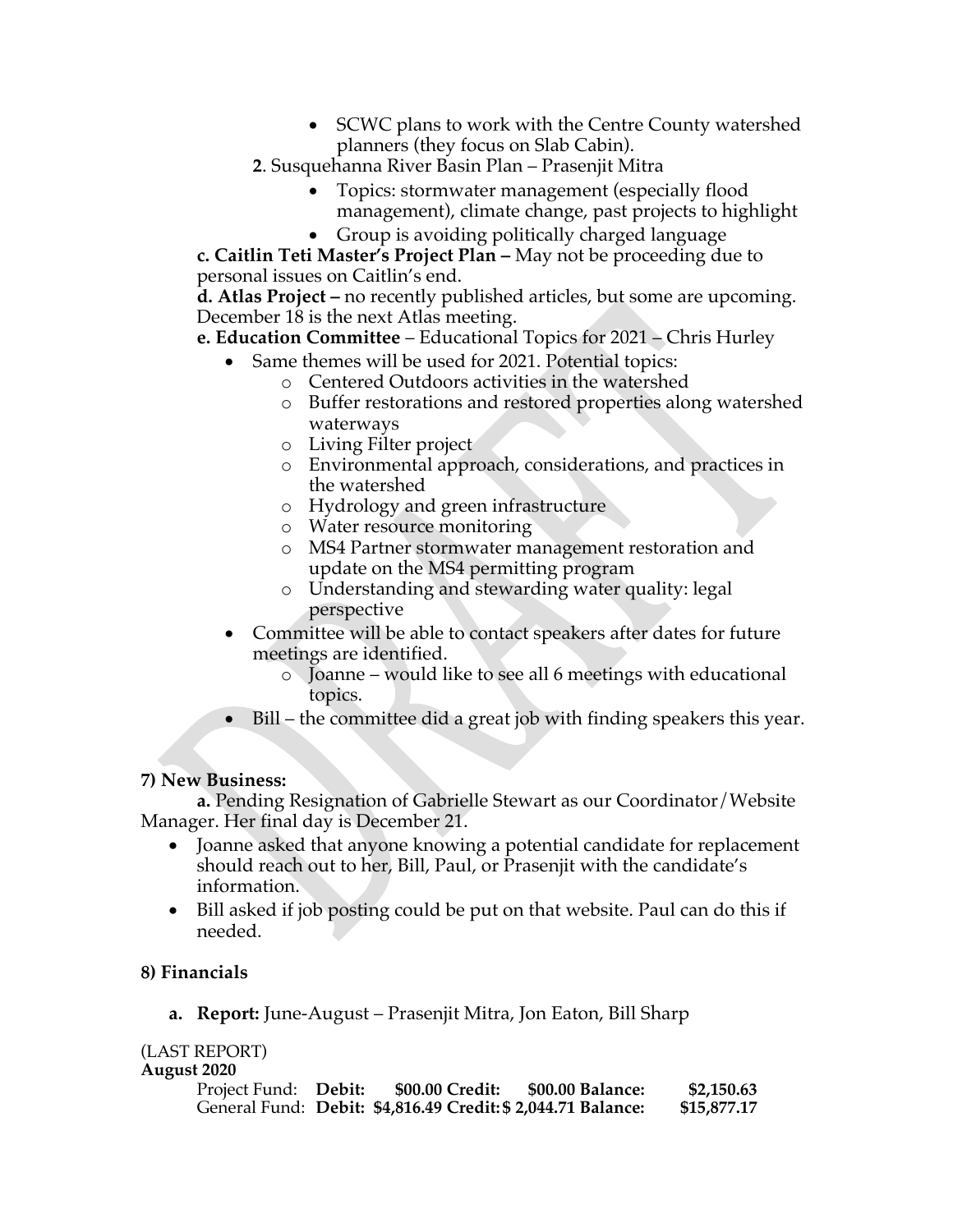#### **September 2020**

| Project Fund: Debit: | \$00.00 Credit:  | \$00.00 Balance:                    | \$2,150.63  |
|----------------------|------------------|-------------------------------------|-------------|
| General Fund: Debit: |                  | \$40.00 Credit: \$2,044.71 Balance: | \$15,837.17 |
| October 2020         |                  |                                     |             |
| Project Fund: Debit: | \$00.00 Credit:  | \$00.00 Balance:                    | \$2,150.63  |
| General Fund: Debit: | \$180.00 Credit: | \$0.00 Balance:                     | \$15,657.17 |

- **b. Invoices to municipalities within the Watershed:** Accountant information was not yet to Gabrielle before meeting. After this meeting, it was determined that the 2020 invoices were missing and that delinquent account information may have to wait until 2021.
	- **a.** Paul the sooner the invoices are sent, the better, as budgets are currently being done.

**9) Once Around the Watershed:** Members are asked to share relevant water related news from their municipality.

- Jasmine new MS4 permit issued to State College Borough on July 1. A stream restoration project will be done at Walnut Springs and street sweepers will be used to reduce pollution.
- Michael Spring Township also has a new permit and will be placing decals near drains and waterways to remind people not to dump.
- Joanne Bellefonte is working with an agricultural engineering class at the PSU Sustainabilty Institute to investigate changing the dam at Tallyrand Park. Three measures were proposed; the Borough decided to examine the most drastic change first and Penn State will provide a second group to keep working on it next year.
- Prasenjit Ferguson Township is debating a stormwater fee. Some form will likely pass in February.

## **10) Meetings for 2021:**

The meetings will all be held at 7:00 p.m. on Zoom (unless the pandemic ends, in which case they will be held in Bellefonte).

January 20, 2021 March 17. 2021 May 19. 2021 July 21, 2021 September 15, 2021 November 17, 2021

The next work session will be held in the third week of February.

The November 18 Spring Creek Watershed Commission Meeting is sponsored by Harris Township and air on Channel 7. The CNET recording will be made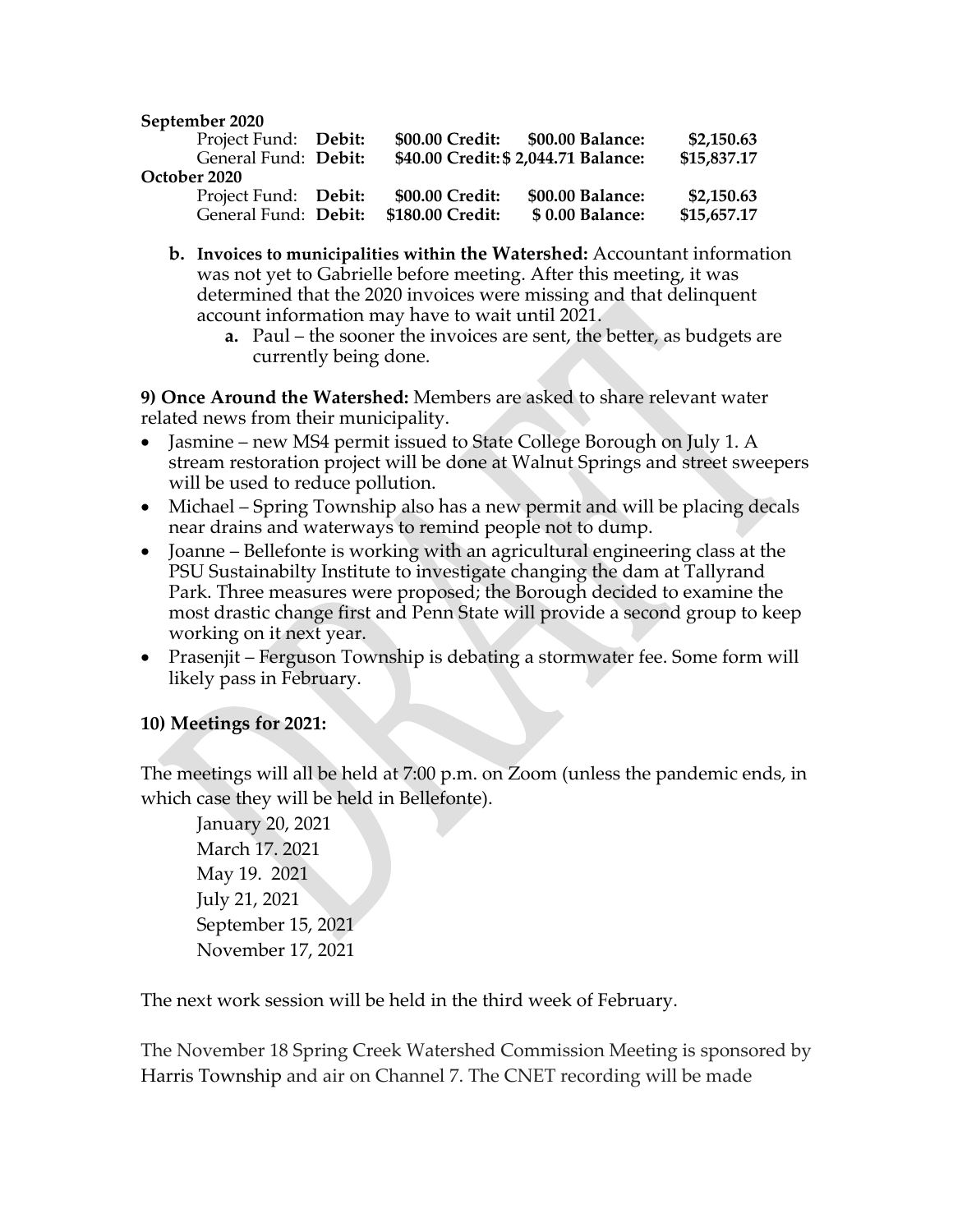available after the meeting and will be posted to https://cnet1.org and linked from https://www.springcreekwatershedcommission.org/.

Due to the end-of-year budget planning meetings for the municipalities throughout the area, the Spring Creek Watershed Commission's airing has not yet been scheduled on CNET. CNET expects to air the meeting the week of December 7 and will let us know after the schedule is created.

Airing times:

12/8 at 4 a.m. and noon 12/10 at 2 p.m. 12/12 at 4 p.m. 12/13 at 12:00 a.m.

**11) Motion to adjourn:** made by Chris, seconded by Prasenjit.

#### **David Roberts Public Comments:**

I have a few comments concerning the development of a Spring Creek Watershed One Water Plan. The current Spring Creek Watershed Commission now has the baton in a marathon effort to protect our watershed, a marathon that goes back far beyond the formation of this Commission. I recently perused a PA Board of Fish Commissioners' News Bulletin for Fishermen, dated July 1933. OLIVER DEIBLER, then Commissioner of Fisheries said, "We owe to future generations of Pennsylvania's anglers and to ourselves the responsibility of assisting in every way possible the comeback of our streams that only nature can assure." Commissioner Deibler was referring to the recovery of riparian vegetation necessary for the survival of our cold-water trout fishery following the extensive and destructive logging that took place across the State in the early 20th Century.

More recently, but still over 20 years ago in 1998, the Spring Creek Watershed Commission was tasked through the joint efforts of the Chesapeake Bay Commission and local conservation visionaries to take up the baton to protect the Watershed. The Bay Commission identified threats to our watershed and issued a carefully considered study which recommended the development of a comprehensive water plan

for the protection of Spring Creek, its tributaries, springs, headwaters, and recharge areas. The need for protection and conservation of our watershed is no less today in 2020 than it was in 1933 or 1998. We need to continue the effort to allow nature to protect and enhance the Spring Creek Watershed, its cold water fishery, our water supply resources, and the very health and happiness of our communities.

There has been recent elimination of conservation zones for the Spring Creek Canyon area that run counter to the need for continued protection. An argument for the elimination of the Spring Creek Canyon Secondary Conservation Zone was the possible reduction of development value to a few tracts of farmland within the zone. The Conservation Zone did not prevent development but rather established science based conservation standards for the protection of sensitive zones on those properties. Rather than eliminating important and effective conservation zones we should follow the example set in many areas of the United States where conservation easement plans